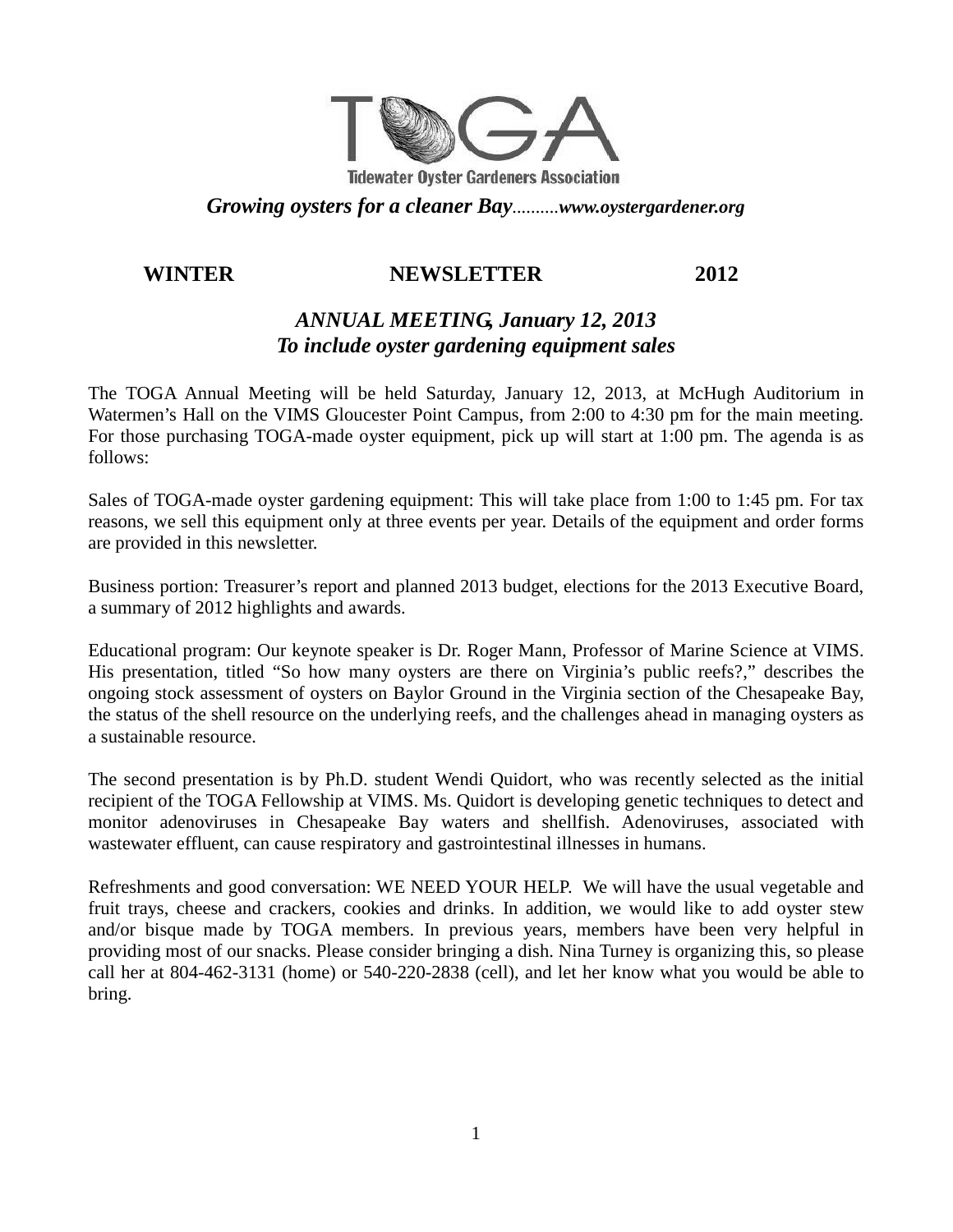#### *PROPOSED 2013 EXECUTIVE BOARD*

The current Executive Board has unanimously nominated the following officers for 2013. TOGA members will be able to make additional nominations prior to the election at the Annual Meeting.

| PresidentBrian Wood                                                 |  |  |
|---------------------------------------------------------------------|--|--|
| SecretaryCharles Yarbrough TreasurerSteve Wann                      |  |  |
| At-Large Members Vic Spain, Lynton Land, Ken Hammond, Natalie Kelly |  |  |

| Following board members are not elected |                                |  |
|-----------------------------------------|--------------------------------|--|
| Past PresidentDave Turney               | President EmeritaJackie Partin |  |
| VIMS AdvisorKaren Hudson                |                                |  |

#### *RETIRING BOARD MEMBERS*

*Thank you to two of our at-large members, Amry Cox and Rick Griffin. Both have served two years. Besides the time participating in all that happens at our board meetings, coordinating and helping with multiple outreach events, and writing articles for the newsletters, each has made significant contributions. For example, Amry was a key player in the success of our 2nd annual Oyster Tasting Event, and worked hard to reestablish our inventory and sales of TOGA apparel. Rick helped with fundraising and completed a comprehinsive study on how to improve TOGA advertising and marketing of our educational services and TOGA-sponsored events.* (David Turney)

## \*\*\*\*\*\*\*\*\*\*\*\*\*\*\*\*\*\*\*\*\*\*\*\*\*\*\*\*\*\*\*\*\*\*\*\*\*\*\*\*\*\*\*\*\*\*\*\*\*\*\*\*\*\*\*\*\*\*\*\*\*\*\*\*\*\*\*\*\*\*\*\*\*\*\*\*\*\*\*\*\*\*\*

### *Membership dues and contact information - a reminder*

Dues remain \$10 per year, per family, and are payable annually in the month of January. To renew, please send a check made out to "TOGA" to TOGA, P.O. Box 2463, Gloucester, VA 23061. Because some of you have changed contact information, please update or confirm your information with the form below. Some of you have already paid dues for 2013 and beyond. If you are not sure, you may check your dues status by emailing or phoning Vic Spain at vicspain@rocketmail.com or 804-642- 6764. If you are attending our Annual Meeting in January, you can check your dues status and contact information on file, and make changes as needed. If you overpay, we will credit you for years ahead.

.........................................................................*cut here*................................................................................

#### **TOGA Membership Renewal (or New Member) Application: \$10.00/family**

|                            | Body of Water Where Oysters Are Grown:                                                  |  |
|----------------------------|-----------------------------------------------------------------------------------------|--|
| Membership Renewal? Yes No |                                                                                         |  |
|                            | Please make checks payable to TOGA and mail to: TOGA, PO Box 2463, Gloucester, VA 23061 |  |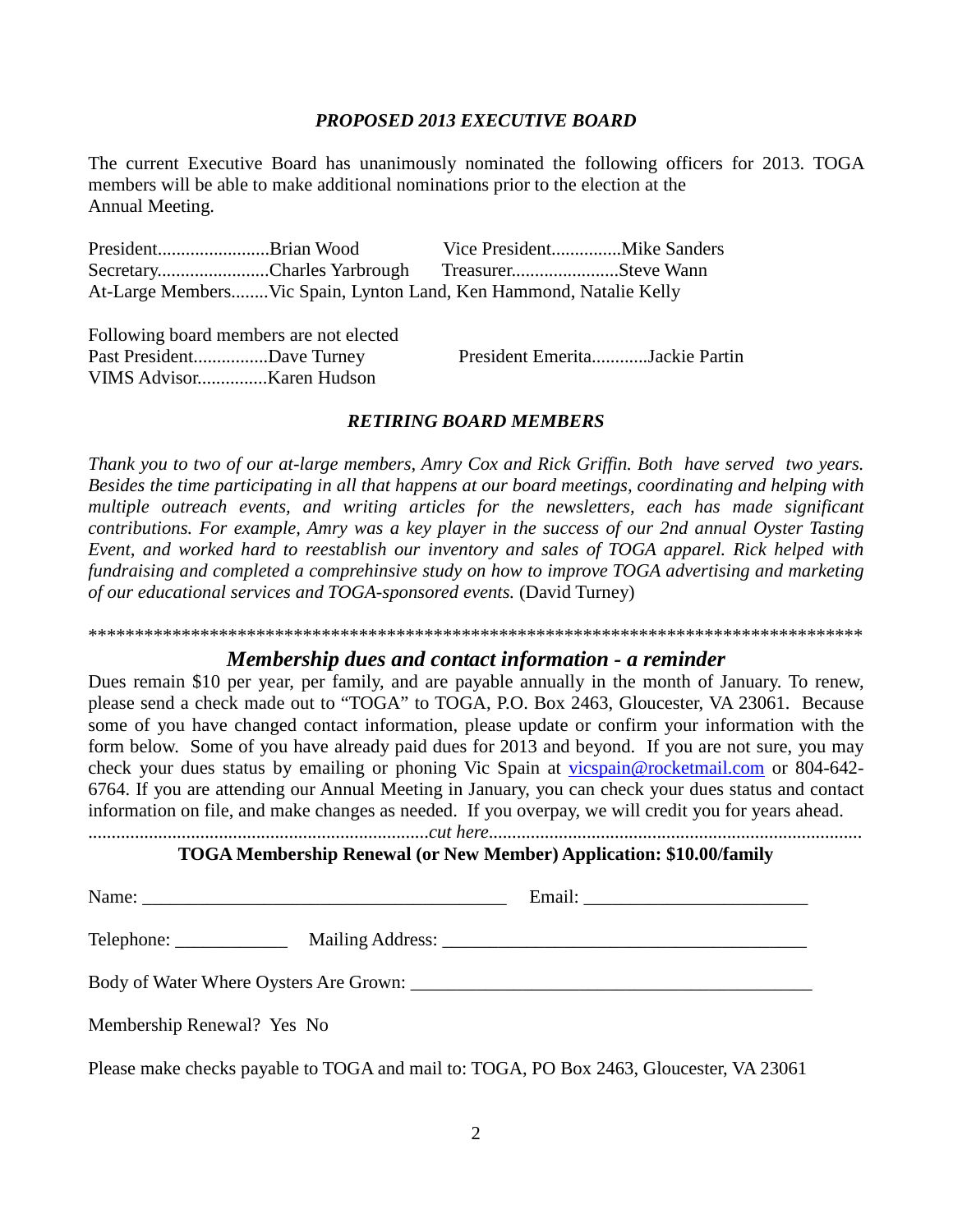## *OYSTER FLOAT-BUILDING WORKSHOP*

Beautiful weather was enjoyed by all who attended this year's September 22nd Float Workshop at VIMS. As in the past, TOGA offered the standard Taylor Float and the Flip Float, but for the first time a "Float Repair" station was available for refurbishment of floats. Participants also had an opportunity to purchase Caps and T-Shirts with the TOGA logo. Chesapeake Bay License Plates applications and information about the TOGA Fellowship Endowment were also available. Several MOGs enjoyed chatting with participants about raising oysters and related topics.

The workshop resulted in 35 floats being built and over 55,000 fertile and 40,000 sterile oyster spat/seed being distributed by four vendors. TOGA now has 10 designed Pre-Built Floats and Devices, plus a wire top for the Taylor Floats. The Pre-Built Floats and Devices were also for sale in conjunction with the workshop and 37 floats and devices were sold. Thus, TOGA will have a good variety of floats and devices for future Oyster Float Building Workshops. We are looking forward to seeing you at the September 21, 2013 workshop. (Barb Shelton, MOG and Charles Yarbrough, MOG)

## *REEDVILLE FALL OYSTER FAIR 2012*

It was great to see everyone at our Reedville Fall Oyster Fair 2012. There were over 40 participants in attendance with five Master Oyster Gardeners to assist new potential oyster gardeners on "how to get started" in oyster gardening. Eight new members signed up and lots of membership applications were picked up by attendees.

We were very fortunate to have Dr. Jim Wesson (VMRC) as our keynote speaker. Dr. Wesson's lecture: "Virginia Oyster Management and Industry Today", was quite informative and exciting, showing that oyster aquaculture, in its short time on the Chesapeake Bay, outpaced wild caught oysters for last year's harvest. This has brought much needed jobs and revenue to the oyster industry. Dr. Wesson's lecture slides can be seen at our website : http://www.oystergardener.org.

Our Oyster Fair also included two displays; one was Vic Spain's "Devices and Designs" showing off TOGA built cages, benders and lifting devices to fit all gardeners. Also Vic presented a new design of cages called "The Downunder"; and it was a hit.

Our second display was " Wild Oyster Strikes" in the Great Wicomico by Phillip Shahan, (member Dudley Biddlecomb 's nephew) with bottom cages that were set out this spring to test and recruit wild strike. The display demonstrated incredible strike set with some shells having up to 20 spat attached. Dudley is a third generation Waterman and stated that the bio-slime that is usually present hampering wild strike has been nonexistent the last couple of years resulting in immense wild strikes like he hasn't witnessed in 30 years. Great news!

We also had three vendors selling diploid (fertile) and triploid (sterile) oyster seed, with total combined sales of over 130 thousand of their locally grown seed to gardeners. Two cage and supply vendors were present with some innovatively-designed cages and great deals to be had.

Thanks to all that helped and attended making this a fun and very successful event. We hope to see you next year in Reedville for the 2013 Fall Reedville Oyster Fair! (Brian Wood)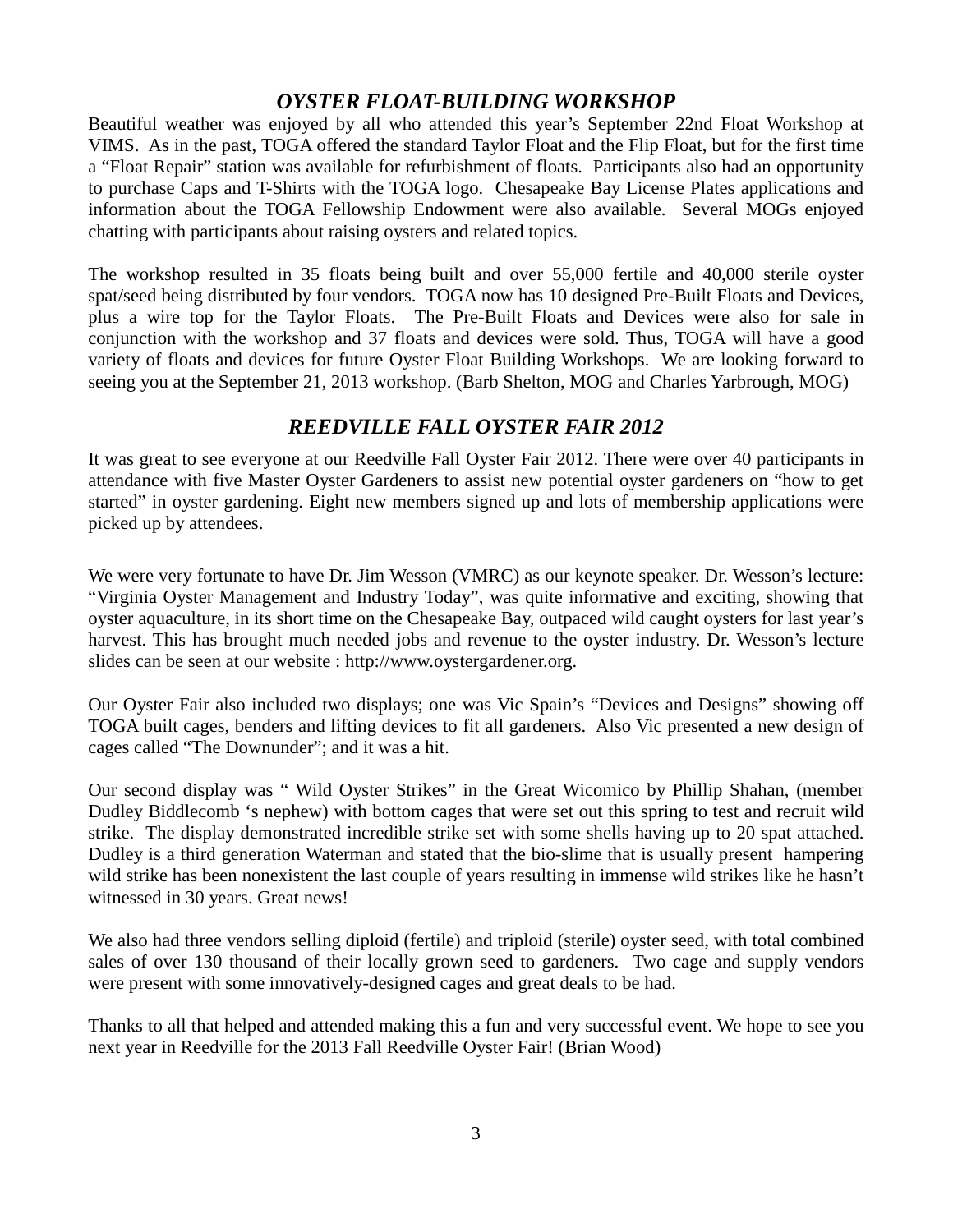# *So, You Think You Can Shuck an Oyster?*



So, you think you can shuck an oyster? Well, think again. On Saturday, September 15, about seventeen of us that had some previous experience shucking oysters and were agreeable volunteer shuckers for the 3rd annual Oyster Tasting event were invited to attend a very special class. Our instructors were none other than Deborah Pratt and sister, Clementine Macon – two champion oyster shuckers. The class started off with a few opening words from Deborah - "I'm not here to change the way you shuck oysters. I'm here to teach you the right way to shuck oysters, my way". A rumbling of

laughter spread through the crowd and with our egos checked at the door, we were off and learning.



Deborah and Clementine started by outlining the proper equipment which consists of gloves, a wooden block or towel to hold the oyster and the proper knife. The knife proved to be key because it's not just about technique. We learned that the knife blade must be short, thin and sharp. Most commercially available shucking knives need to be modified and thanks to our host, Dave Turney, we had plenty of tools available to do just that.

Next it was technique time. No hinge shucking for this group –it's all about going in at the opposite side, called the lip or bill of the oyster. Cultured oyster shells are thinner so it's better to go into the lip



to avoid breaking the shell. You can watch Deborah demonstrate the proper technique on the You Tube video at the following web linkhttp://www.youtube.com/watch?v=lv6rwUYghS8. A properly shucked oyster is separated from the adductor muscle on both the top and bottom (so it can slide down easily) and has no stabs, cuts or tears to the meat. Improper technique leaves an inedible looking mess. Keep in mind; you are aiming for the

adductor muscle every time. This is the only point of separation from the shell. The muscle is always in the same position so once you get a feel for the location, you are good to go.

What a great day of learning and practice! I'm afraid none of us has what it takes to challenge the champions but we had a fun time learning their tricks. Vic Spain's only regret was the lack of hot sauce application training but I'm confident with enough practice, he'll figure it out. (Karen Hudson)

### *STRATEGIC PLAN IMPLEMENTED*

Given our increasing scope of activities to help citizens enjoy the many benefits of oyster gardening and our growth in membership (nearly 100 new members this year alone) the board launched the Strategic Planning process at their February meeting. The purpose is to establish a process for the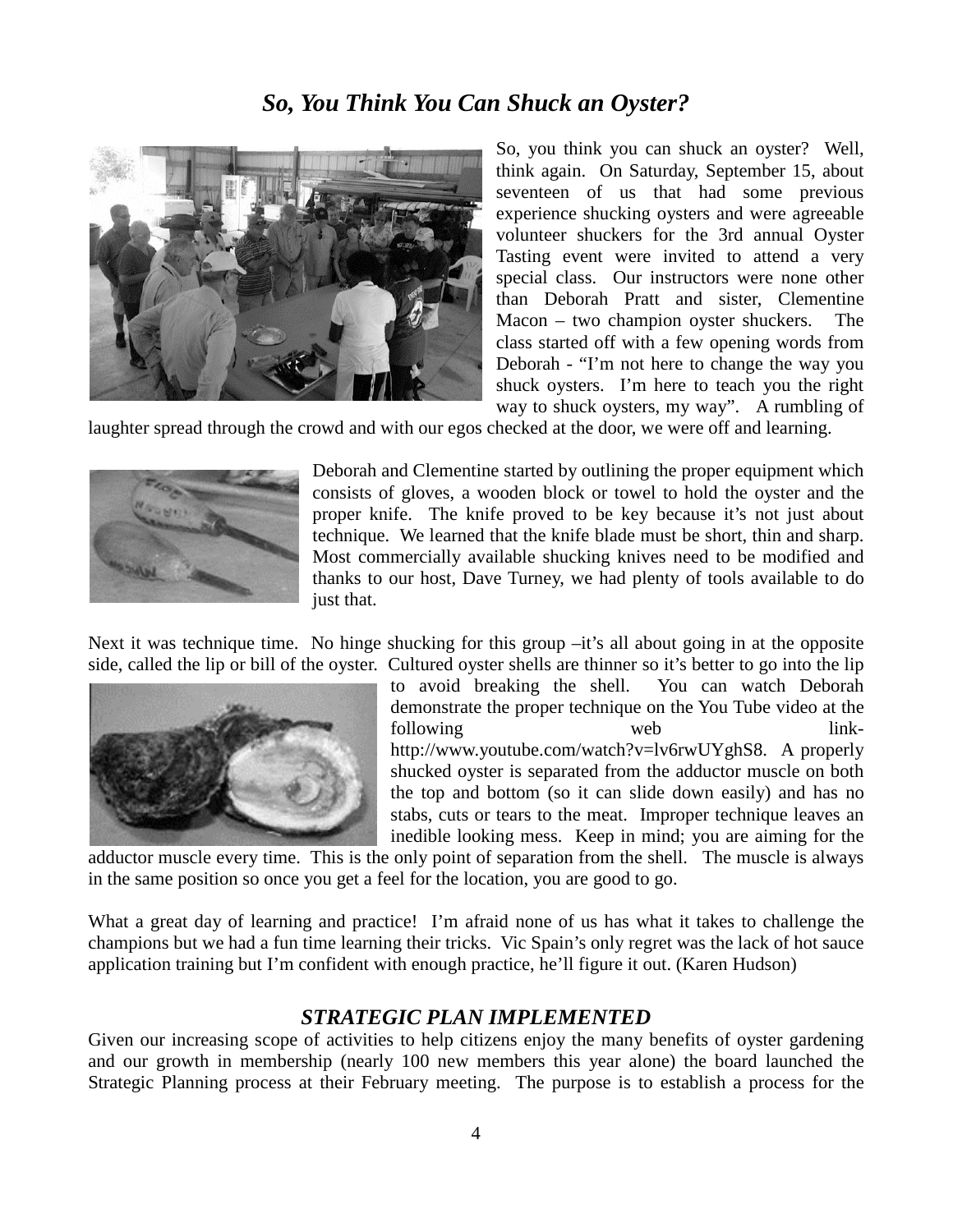continuous incremental improvement of our operations.

The process began by reviewing the rich history of accomplishments since the year TOGA was founded in 1997 in partnership with VIMS, and brainstorming to get members thinking about how we can do better going forward educating people about oyster aquaculture and of getting more oysters in the Bay. Many thoughtful ideas and initiatives were proposed during the next several months.

We then categorized these ideas and initiatives into major functional areas of Administration, Education, and Membership, stating them as objectives to be accomplished. The next step was to prioritize objectives to be accomplished that led to the current Strategic Plan adopted by the board during their August meeting. This included a Master List of Objectives for future consideration, and an Archived list to document the many ideas considered.

Volunteers already leading / participating in the implementation of each objective in the current plan are identified in copy at the TOGA website along with the Master list of Objectives. We encourage all members to review these objectives to see if you can help accomplish them. The more members that participate in the setting and accomplishing objectives the more successful TOGA will be.

To facilitate member participation in the process of submitting ideas, a formal Opportunity for Improvement (OFI) proposal is being prepared to help members to share their ideas. In the meantime members of the management team can be called or emailed directly. The names and contact information are provided at the website and in newsletters. Members can attend any board meeting to submit their OFI. The member assigned to help with your OFI will make every effort to follow through to your satisfaction.

Continuous improvement is important to TOGA's future growth and success. We hope you will participate in the strategic planning process. (Julian Cox)

## *THIRD ANNUAL VIRGINIA HALF-SHELL OYSTER TASTING*

This year's Oyster Tasting was another unqualified success. We were immensely lucky to have great weather for a third year!

Hurricane Sandy, followed by a Nor'easter and the subsequent closing of oyster grounds in the Hampton Roads area, caused much consternation and many anxious phone calls and e-mails, but the Middle Peninsula waters were not affected. I believe that these events also accounted for the smaller ticket sales as well. But it looks like approximately 169 tickets were sold, with each oyster vendor



supplying about six hundred or so oysters, so it was definitely a success.

As was true last year, Kelsick Market did an outstanding job with the general set-up in the Puller Center, and the food they provided for sale was outstanding. The wine and beer concession was quite successful, bringing in a good bit of money for TOGA.

Deborah Pratt and Clementine Macon, who came with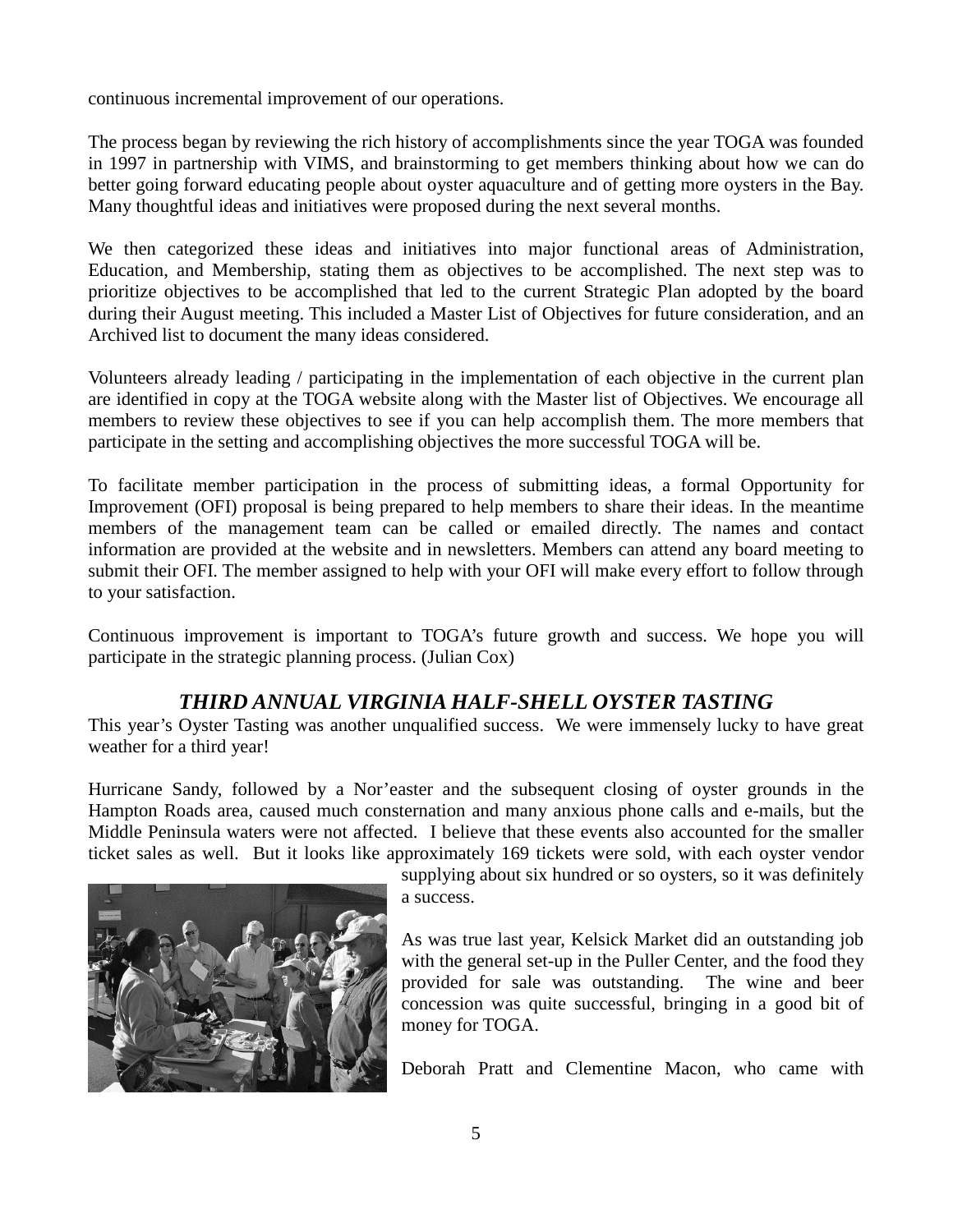representatives of the Virginia Marine Products Board, not only gave great demonstrations, but also gave individual instruction to a number of people, including my 10 year old grandson. I think we will have another good oyster shucker in our family, to follow in the footsteps of his father, aunt and grandfather.

To our great benefit, Deborah and Clem, both professional world class shuckers, also pitched in and helped at vendor booths when we were short some volunteer shuckers.

I deeply appreciate the help of Jeff Odell, who organized volunteers for the event, and Ken Hammond, who brought materials and built tables across the newly-paved parking lot.

In addition, there were many volunteers, including the ladies who sold wine and beer for hours, and more who staffed the ticket table. My thanks to everybody who helped with this event. (Jackie Partin)

## *TOGA GROWTH AND LONGEVITY STUDY*

We are still collecting data for November's reporting period. All I can say is *WOW!*. We started this study in late August 2011 with four different strains of oysters (two Diploids and two Triploids) along with 41 volunteers. We planned for a three year study, assuming that the oysters would grow to a market size of 3 inches by fall of 2013.

Twelve months later in August, Tommy Jones, one of our G&L study volunteers who resides on the lower Rappahannock River, has reported some strains as big as 4.3 inches average size. This fall volunteers have alerted us that the cages are now too small, some were cracking and lines were failing, sending the cages to the bottom due to the rapid growth and weight of the oysters. Luckily no harm was done, the cages were retrieved and broken cages are to be replaced to finish out the study.

The Aussie cages we used for the four animal study were supposed to hold 125 market size oysters. We thought 150 startup animals would have plenty of room for three years growth, assuming some mortality. But to our surprise, the oysters in most cases out-grew their cages in 12 months, making it necessary to reduce the numbers of oysters to 75 per cage. I'm sure the lucky volunteers will be enjoying the oysters left over from the reduction for a Thanksgiving feast!

November's data are also impressive. Most reports document that the oysters average over 3 1/2 inches, with lots of 4", 5", 6" and even 6 ½" oysters mixed in! There has been phenomenal growth this summer, and a great deal of spat set at some sites. There are line charts on our website (http://www.oystergardener.org) charting the overall growth rates, along with growth rates for each river. See "An update (Aug. 2012) of the TOGA Growth and Longevity Study" on the home page.

Soon all of November's data should be in and the line charts updated. This should be fun to see. Also in the near future we will post pictures of some of the unusual fast growth sites and their results.

The results of the triploid-vs-triploid study are also dribbling in. Most confirm very rapid growth this summer, little mortality, and no clear-cut differences between LoLa and DeBy strains.

Thanks again for all the hard work and patience to our Growth and Longevity Study volunteers.

*Please visit www.oystergardener.org for the latest on oyster gardening.* 

............................................................................................................................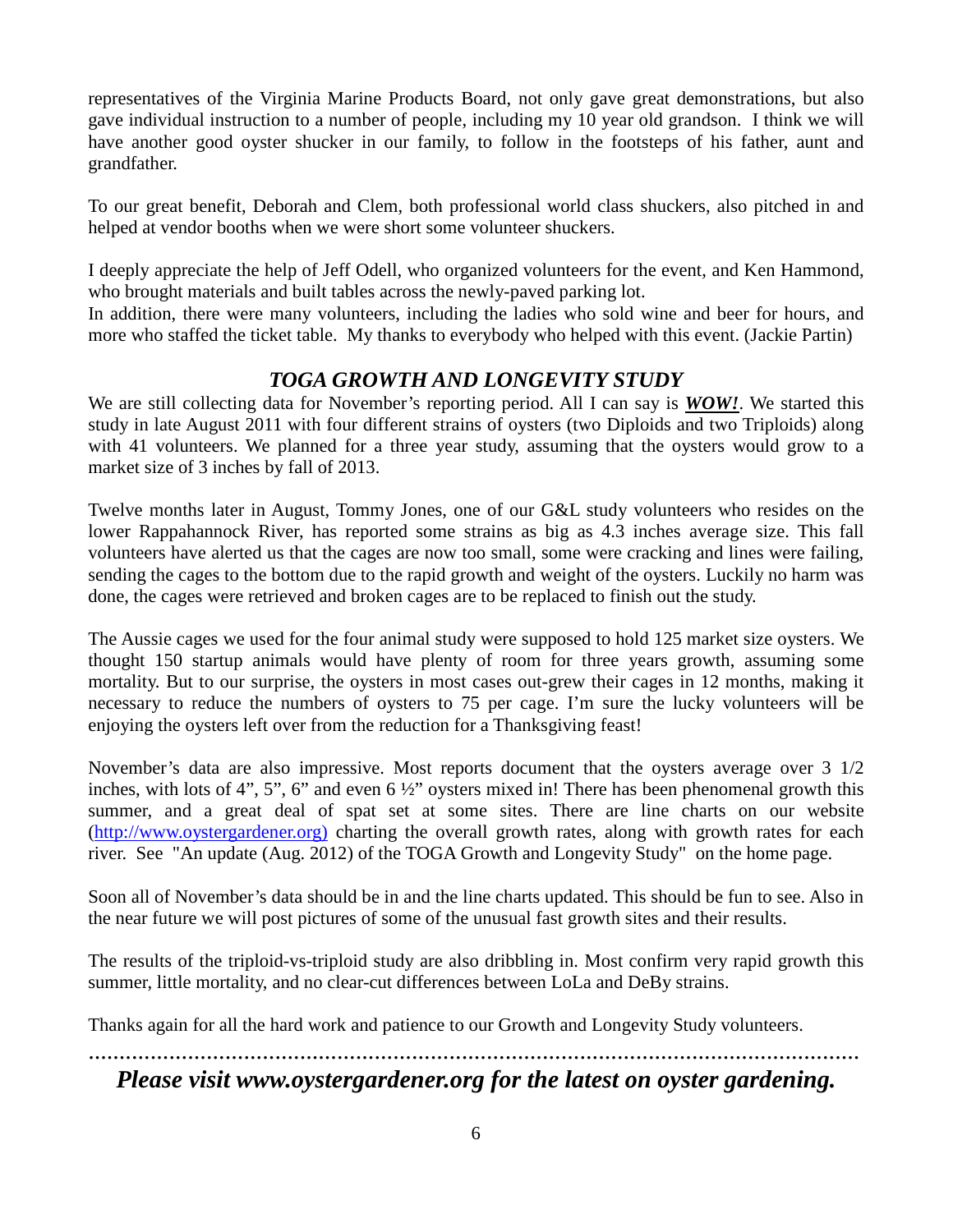#### **Oyster Gardening Equipment Sales to Benefit TOGA/VIMS Fellowship Endowment**

TOGA will sell these hand-made devices at up to three events per year. The next event will be at the Jan 12, 2013 Annual Meeting. Proceeds go to the TOGA/VIMS endowment. All labor and transport are donated by volunteers. Recent changes- Wire mesh lids are available for Taylor Floats. The flipfloats and bottom cages will be 23 in. wide (previously 24 in.) so that the seams can be overlapped for strength and durability. Additional floatation is available for flipfloats. The small flipfloats and bottom cages have been canceled due to lack of interest. Benders have been improved with heavierduty hinges. Commercial grade fabrication tools have been purchased to ensure a quality product.



**Taylor float-** 3ft. by 2 ft. by 1 ft. Holds up to 400 market-size oysters. Use with standard ADPI bags. **\$90. Option-** with wire mesh lid- **\$105** 



**Bottom cage-** 39in. by 23in. by 6in. Holds up to 300 market-size oysters. Use only with firm bottom. **\$45**. **Note**larger than shown in photo above.



**Flipfloat-** 39in. by 23in. by 6in. Holds up to 300 market-size oysters. Use with standard ADPI bags.**\$60**. **Option-** with additional floatation devices on ends- **\$70**.



**Downunder-** 36in. by 14in. by 11in. Holds up to 150 market-size oysters. Hangs on line beneath dock. Use 1/2 standard ADPI bags. **\$40**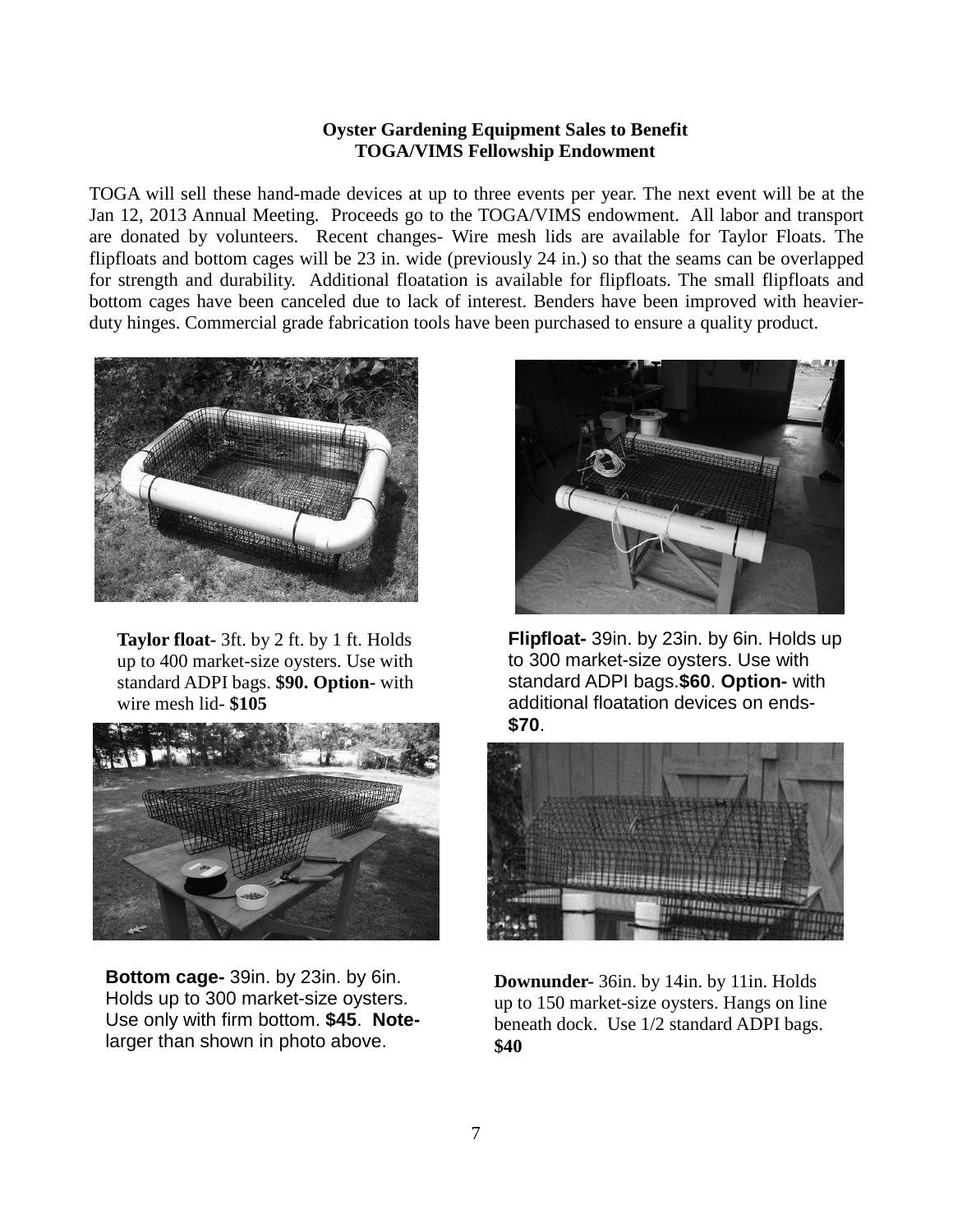

**Light weight flipfloat lifter-** Works great with flipfloats, bottom cages and downunders. Not recommended for Taylor floats. **\$60** 



**Bender-** Handy for making your own floats and cages. Options- 42in. (**\$45**) or 50in. (**\$50**)



**Delano Rig-** Hangs below your dock. Holds up to 100 adult oysters. Comes with standard ½ in. mesh ADPI bag. **\$20** 

**Synthetic crabpot line- \$.06 per foot**  (preorder not required)

----------------------------------------------------*Cut here*---------------------------------------------------------

**Order Form-** To ensure availability, please place your order NLT December 20, 2012 for pick up Jan. 12, 2013 at VIMS Watermans Hall, 1pm to 1:45pm. Annual Meeting starts at 2pm. Please pay at pick up.

| Name | Phone       | Email          |                         |
|------|-------------|----------------|-------------------------|
| Item | $\Omega$ tv | , \$Amount     | (see description above) |
| Item | Qty         | <b>SAmount</b> |                         |
| Item | . Jtv       | \$Amount       |                         |
|      |             | Total \$       | (due at pick up)        |

Please mail order to TOGA, c/o Vic Spain, PO Box 2463, Gloucester, VA 23061. You may also order by email to vicspain@rocketmail.com Question?- Contact Vic Spain, vicspain@rocketmail.com or 804 642-6764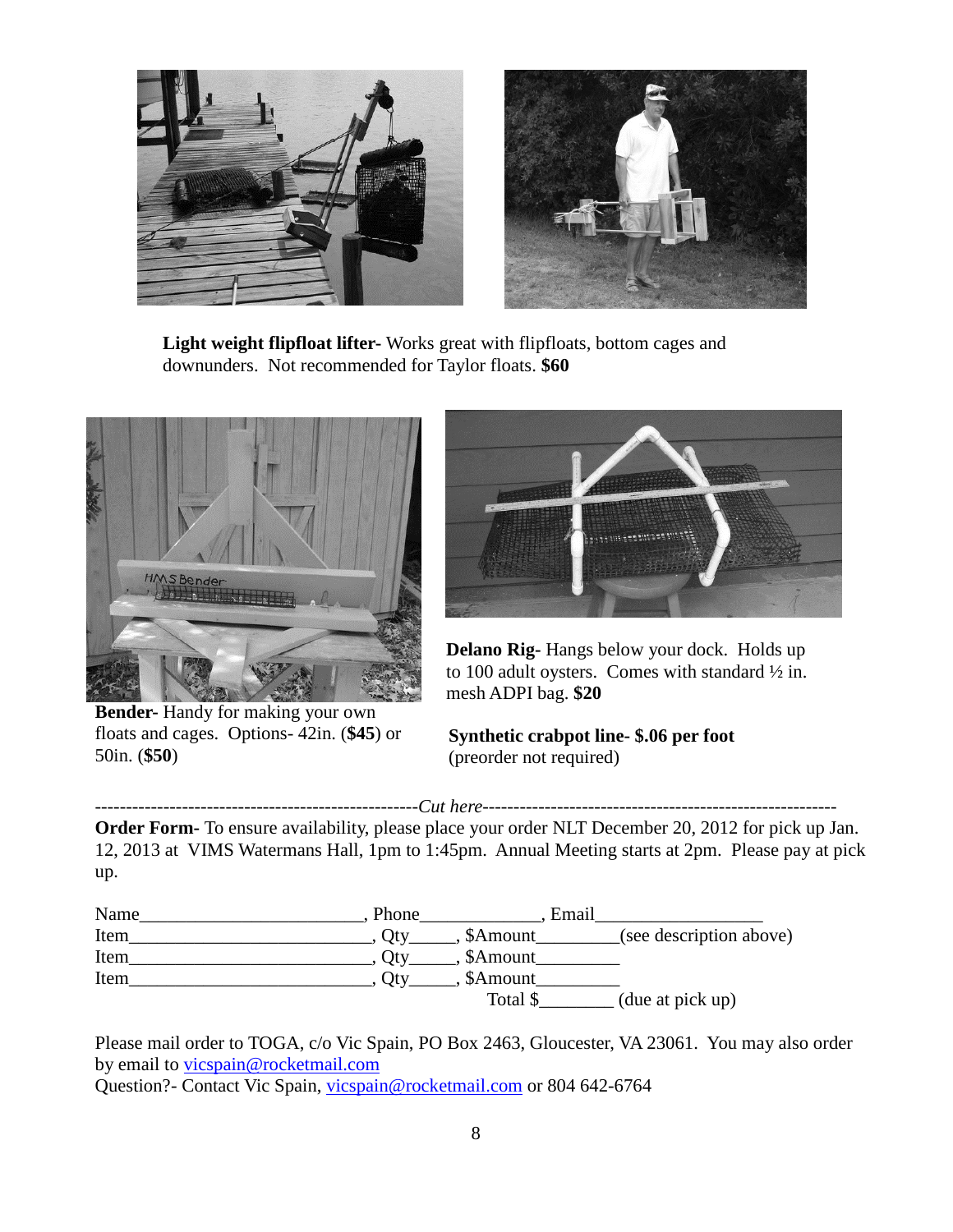# **MATCHING FUNDS AVAILABLE FOR TOGA ENDOWMENT**

In 2011, with contributions from over 100 members and other citizens and organizations, the TOGA Fellowship Endowment was established with the Virginia Institute of Marine Science (VIMS) Foundation. The purpose is to support graduate student(s) enrolled in the School of Marine Science of the College of William and Mary who are researching oysters, shellfish, or more broadly the ecological restoration of the Chesapeake Bay. The current funding of our Endowment stands at approximately \$55,000. Our first graduate student was selected this year, and she is PhD candidate Wendi Quidort, who will be providing a presentation on her thesis at our Annual Meeting on January 12, 2013. See the first article of this newsletter for details.

An anonymous donor has offered to match up to \$5,000 for contributions to the Endowment through April 15, 2013. The TOGA executive board agreed to make every reasonable effort to raise these funds through fundraising activities and direct contributions to the Endowment. If you wish to donate, you may do so online from our website at www.oystergardener.org by clicking on "TOGA/VIMS ENDOWMENT" on the left of the Home page. If you prefer to send a check, please make it out to "VIMS Foundation", noting "TOGA Endowment (3506)" in the memo section, and mail to: VIMS Foundation, c/o The College of William and Mary, P.O. Box 1693, Williamsburg, VA 23187. (Ken Hammond)



Our newsletter was paid for by funds generated from the sale of Chesapeake Bay license plates. These funds also help pay for the Spring Fairs and the MOG course. See **http://dmv.virginia.gov/exec/vehicle/splates/info.asp?idnm=CB**